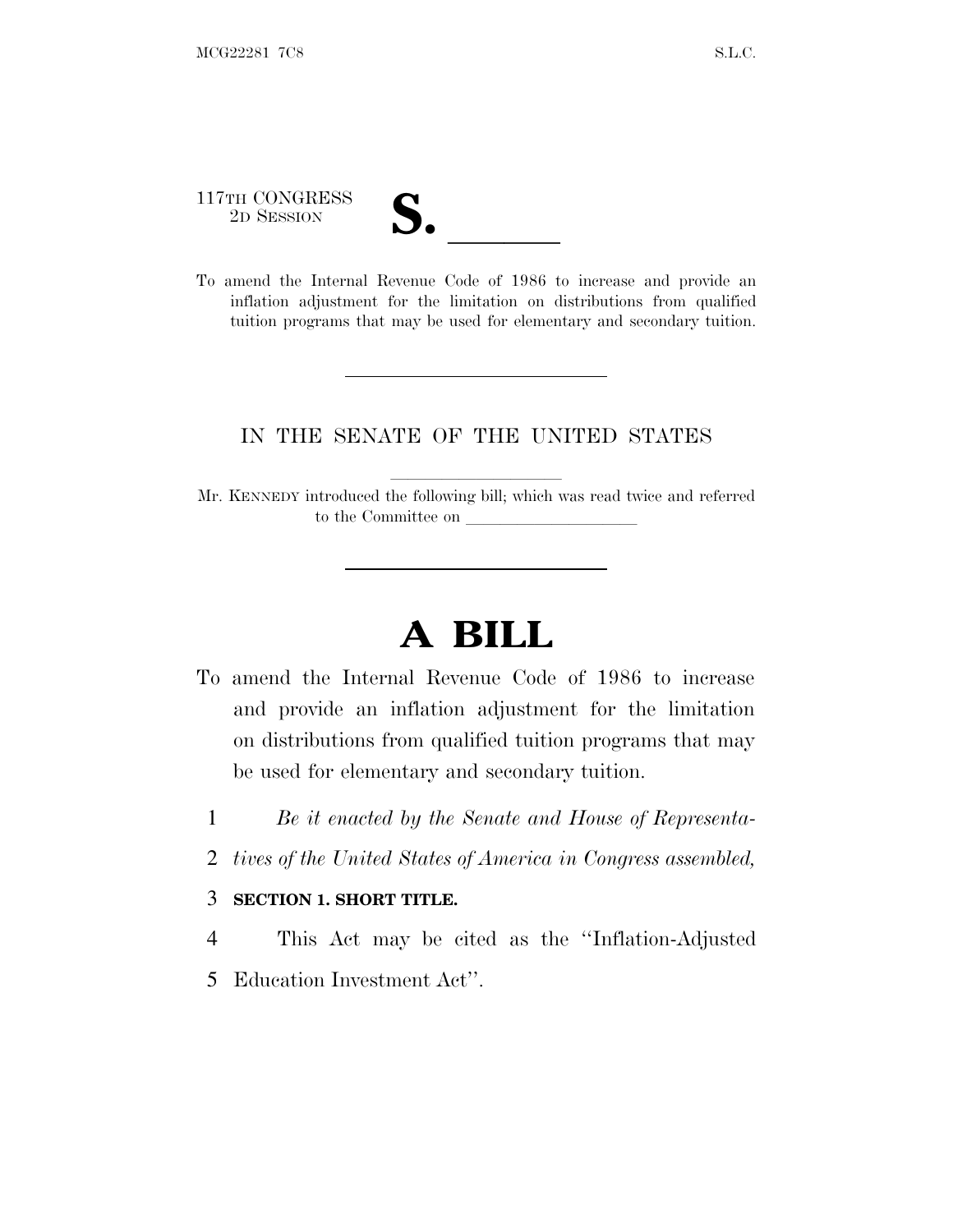| 1              | SEC. 2. INCREASE ON LIMITATION ON EXPENSES USED FOR      |
|----------------|----------------------------------------------------------|
| $\overline{2}$ | ELEMENTARY AND SECONDARY TUITION.                        |
| 3              | (a) IN GENERAL.—The last sentence of section             |
| $\overline{4}$ | $529(e)(3)(A)$ of the Internal Revenue Code of 1986 is   |
| 5              | amended by striking "\$10,000" and inserting "\$12,000". |
| 6              | (b) INFLATION ADJUSTMENT.—Section $529(e)(3)$ of         |
| 7              | the Internal Revenue Code of 1986 is amended by adding   |
| 8              | at the end the following new subparagraph:               |
| 9              | "(C) INFLATION ADJUSTMENT.-                              |
| 10             | "(i) IN GENERAL.—In the case of any                      |
| 11             | taxable year beginning in a calendar year                |
| 12             | after $2022$ , the \$12,000 amount in sub-               |
| 13             | paragraph (A) shall be increased by an                   |
| 14             | amount equal to-                                         |
| 15             | "(I) such dollar amount, multi-                          |
| 16             | plied by                                                 |
| 17             | $\lq\lq$ (II) the cost-of-living adjust-                 |
| 18             | ment determined under section $1(f)(3)$                  |
| 19             | for the calendar year in which the tax-                  |
| 20             | able year begins, determined by sub-                     |
| 21             | stituting 'calendar year 2021' for 'cal-                 |
| 22             | endar year 2016' in subparagraph                         |
| 23             | $(A)(ii)$ thereof.                                       |
| 24             | "(ii) ROUNDING.—Any increase deter-                      |
| 25             | mined under clause (i) shall be rounded to               |
| 26             | the nearest multiple of \$500.".                         |